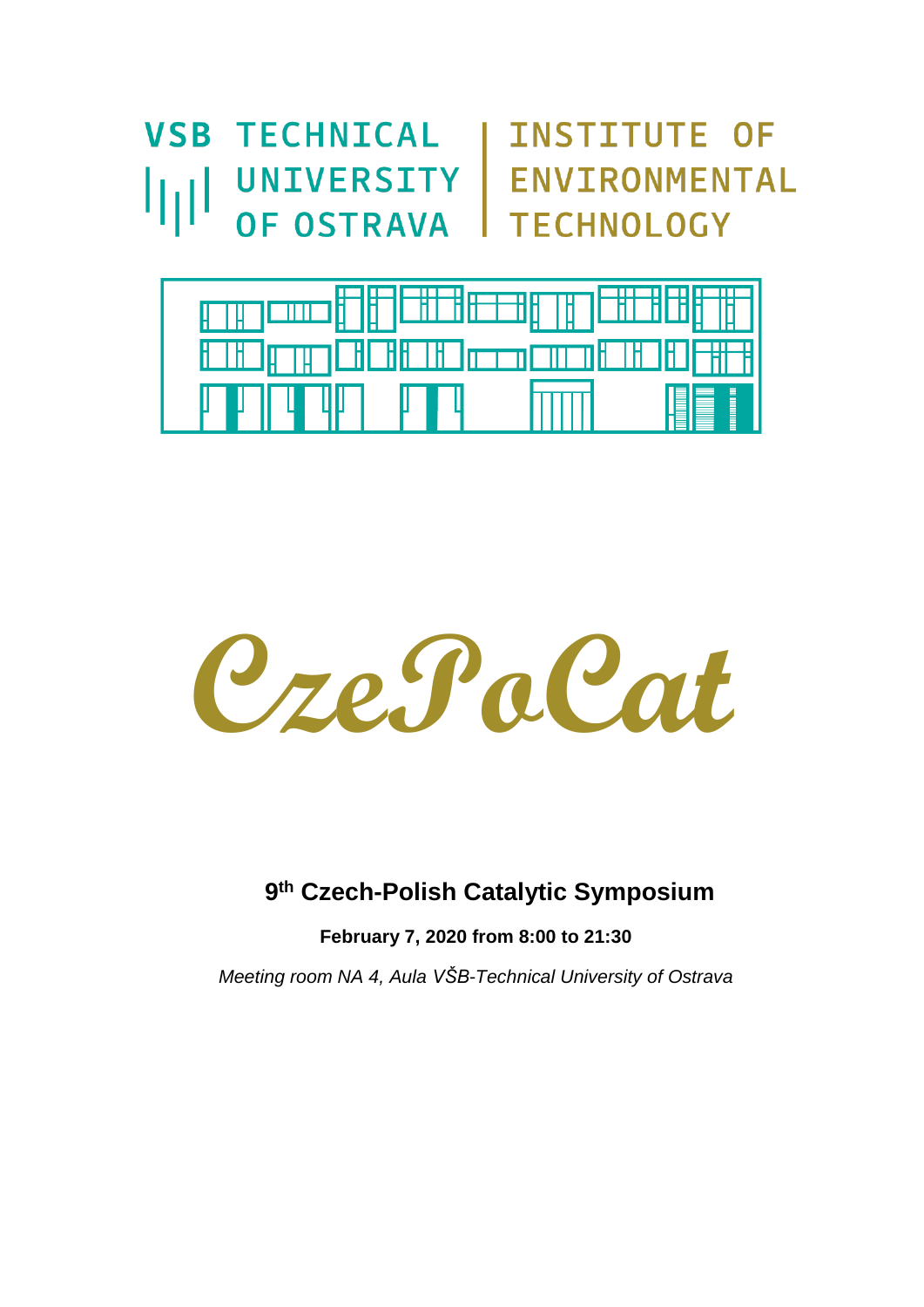## **Program**

| <b>Program</b>                                                                      |                                                                                                                                                                                   |
|-------------------------------------------------------------------------------------|-----------------------------------------------------------------------------------------------------------------------------------------------------------------------------------|
| $8:00 - 8:20 -$                                                                     | <b>Registration</b>                                                                                                                                                               |
| $8:20 - 8:30 -$                                                                     | Lucie Obalová (VŠB- Technical University of Ostrava)                                                                                                                              |
|                                                                                     | Opening speech                                                                                                                                                                    |
| 1. Section                                                                          |                                                                                                                                                                                   |
| <b>Chairman: Janusz Ryczkowski</b> (University of Maria Curie-Sklodowska in Lublin) |                                                                                                                                                                                   |
| $8:30 - 8:45 -$                                                                     | <b>Karol Sidor</b> (Jagiellonian University in Krakow)                                                                                                                            |
|                                                                                     | Liquid-phase adsorption of phenol on resorcinol-formaldehyde resin-derived<br>spherical carbon materials                                                                          |
| $8:45 - 9:00 -$                                                                     | <b>Adam Czyżewski</b> (West Pomeranian University of Technology, Szczecin)                                                                                                        |
|                                                                                     | Preliminary findigs on NO photocatalytic oxidation and NO <sub>2</sub> adsorption on<br>AgNPs/TiO2/ACF cloths                                                                     |
| $9:00 - 9:15 -$                                                                     | Hector De paz Carmona (Unipetrol - Centre for Research and Education, a.s.)                                                                                                       |
|                                                                                     | Sulfur-free supported carbide and nitride catalysts for co-processing of<br>atmospheric gasoil with rapeseed oil                                                                  |
| $9:15 - 9:30 -$                                                                     | Sylwia Wójcik (Jagiellonian University in Krakow)                                                                                                                                 |
|                                                                                     | Power of doping: the case study of Co <sub>3</sub> O <sub>4</sub> -based catalyst                                                                                                 |
| $9:30 - 9:45 -$                                                                     | <b>Emil Kowalewski</b> (Polish Academy of Sciences)                                                                                                                               |
|                                                                                     | Selective catalytic hydrogenation of nitrocyclohexane in flow conditions                                                                                                          |
|                                                                                     | 9:45 – 10:00 – Agnieszka Wanag (West Pomeranian University of Technology, Szczecin)                                                                                               |
|                                                                                     | TiO <sub>2</sub> /reduced graphene oxide photocatalysts obtained by a two-step<br>solvothermal and calcination synthesis for the photocatalytic removal of water<br>contamination |
| 10:00 - 10:15 - Martyna Przydacz (Lodz University of Technology)                    |                                                                                                                                                                                   |
|                                                                                     | The role of TiO <sub>2</sub> support in Ni/TiO <sub>2</sub> catalysts for hydroxymethylfurfural<br>hydrodeoxygenation                                                             |
| 10:15 - 10:30 - Jáchym Mück (University of Pardubice)                               |                                                                                                                                                                                   |
|                                                                                     | Transformation of ethanol to higher alcohols by heterogeneous catalysts                                                                                                           |
| $10:30 - 10:45 - \text{Coffee break}$                                               |                                                                                                                                                                                   |
| 2. Section                                                                          |                                                                                                                                                                                   |
| Chairman: Lucjan Chmielarz (Jagiellonian University in Krakow)                      |                                                                                                                                                                                   |
|                                                                                     |                                                                                                                                                                                   |

**10:45 – 11:00 – Aleksandra Borcuch** (Jagiellonian University in Krakow)

Conversion of nitrogen pollutants over transition metal modified porous silica materials

**11:00 – 11:15 – Grzegorz Słowik** (University of Maria Curie-Sklodowska in Lublin)

The influence of active phase composition and reaction temperature on the catalytic properties of Co-Ni catalysts in the steam reforming of ethanol

**11:15 – 11:30 – Marek Inger** (Łukasiewicz Research Network – New Chemical Syntheses Institute)

The scope of activity of the Nitric Acid Technology Department in ŁUKASIEWICZ-INS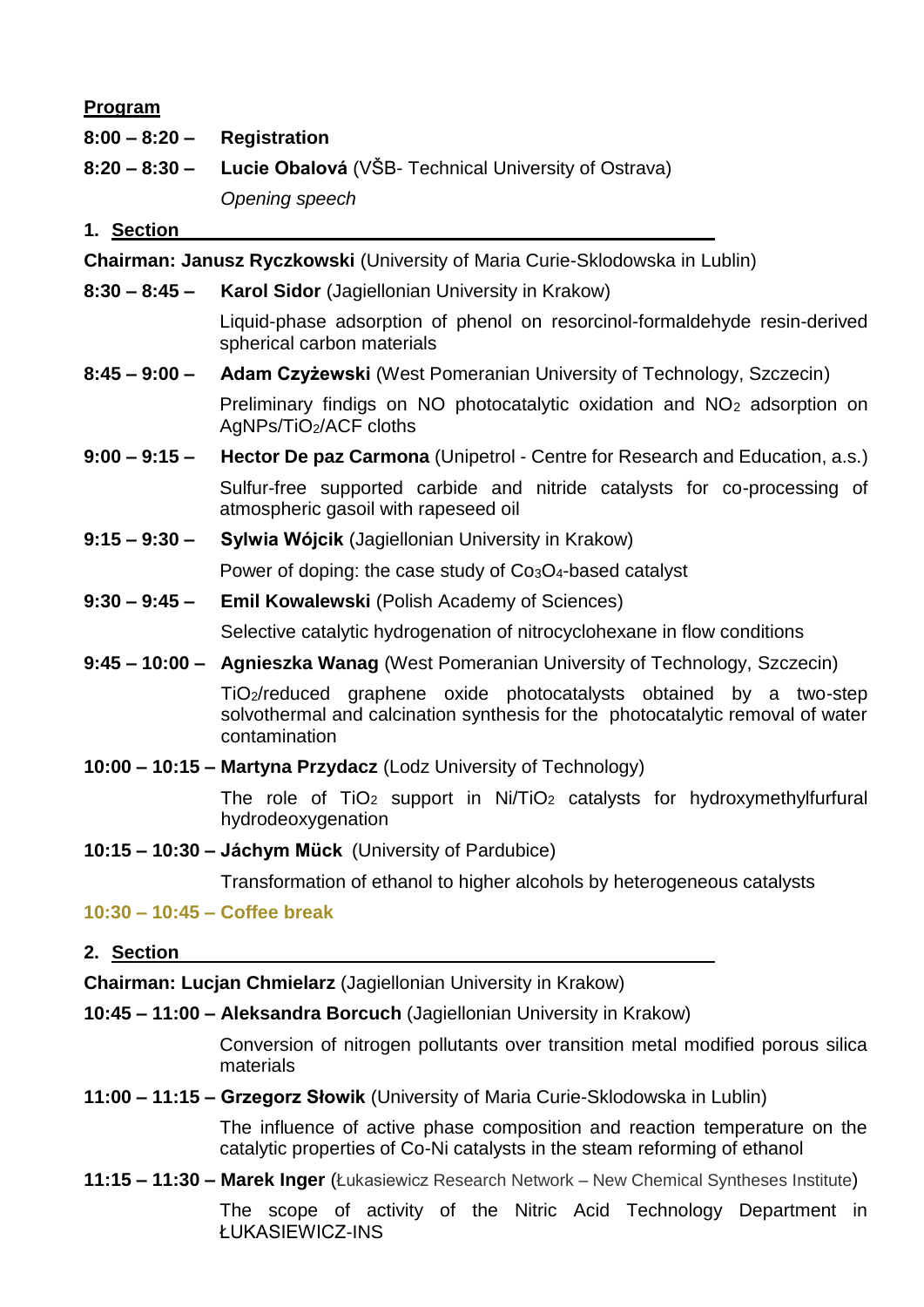- **11:30 – 11:45 – Paulina Rokicka-Konieczna** (West Pomeranian University of Technology, Szczecin) Photocatalytic water disinfection under artificial solar light by TiO<sub>2</sub> nanoparticles modified with APTES.
- **11:45 – 12:00 – Susmita Dolai** (Institute of Chemical Process Fundamentals, AS CR)

2D materials based carbon nitride for phototcatalysis

**12:00 – 12:15 – Daniel Cvejn** (VŠB-Technical University of Ostrava)

Curious case of clay catalyst - towards the oxidative couplings catalyzed by modified clays

**12:15 – 12:30 – Anna Jakimińska** (Jagiellonian University in Krakow)

An unconventional approach to the excitation of TiO<sup>2</sup> based systems with silver nanowires

**12:30 – 12:45 – Janusz Ryczkowski** (University of Maria Curie-Sklodowska in Lublin) Pannonian 2020

## **12:45 – 13:30 – Lunch**

#### **3. Section**

**Chairman: Agnieszka Ruppert** (Lodz University of Technology)

**13:30 – 13:45 – Mateusz Trochowski** (Jagiellonian University in Krakow)

How Insignificant Modifications of Photocatalysts Can Significantly Change their Photocatalytic Activity

**13:45 – 14:00 – Aneta Święs** (Jagiellonian University in Krakow)

Copper modified derivatives of ferrierite zeolite as catalysts for the DeNOx process

- **14:00 – 14:15 – Agnieszka Sienkiewicz** (West Pomeranian University of Technology, Szczecin) TiO2/APTES nanomaterials with enhanced photocatalytic properties.
- **14:15 – 14:30 – Wojciech Pajerski** (Jagiellonian University in Krakow)

Preparation of functional materials with the use of bacteria

**14:30 – 14:45 – Sebastian Jarczewski** (Jagiellonian University in Krakow)

Catalytic activity and stability of VOx-modified mesoporous MgO replica in oxidative dehydrogenation of ethylbenzene

**14:45 – 15:00 – Magdalena Greluk** (University of Maria Curie-Sklodowska in Lublin)

The effect of potassium on cobalt- and nickel-based catalysts of steam reforming of ethanol

**15:00 – 15:15 – Martyna Murat** (Unipetrol - Centre for Research and Education, a.s.)

Methyl Levulinate trans hydrogenation over MOFs Catalysts containing Zr and Ni

**15:15 – 15:30 – Jaroslav Aubrecht** (University of Chemistry and Technology Prague) Detailed study of CuZnAl catalysts

**15:30 – 15:45 – Coffee break**